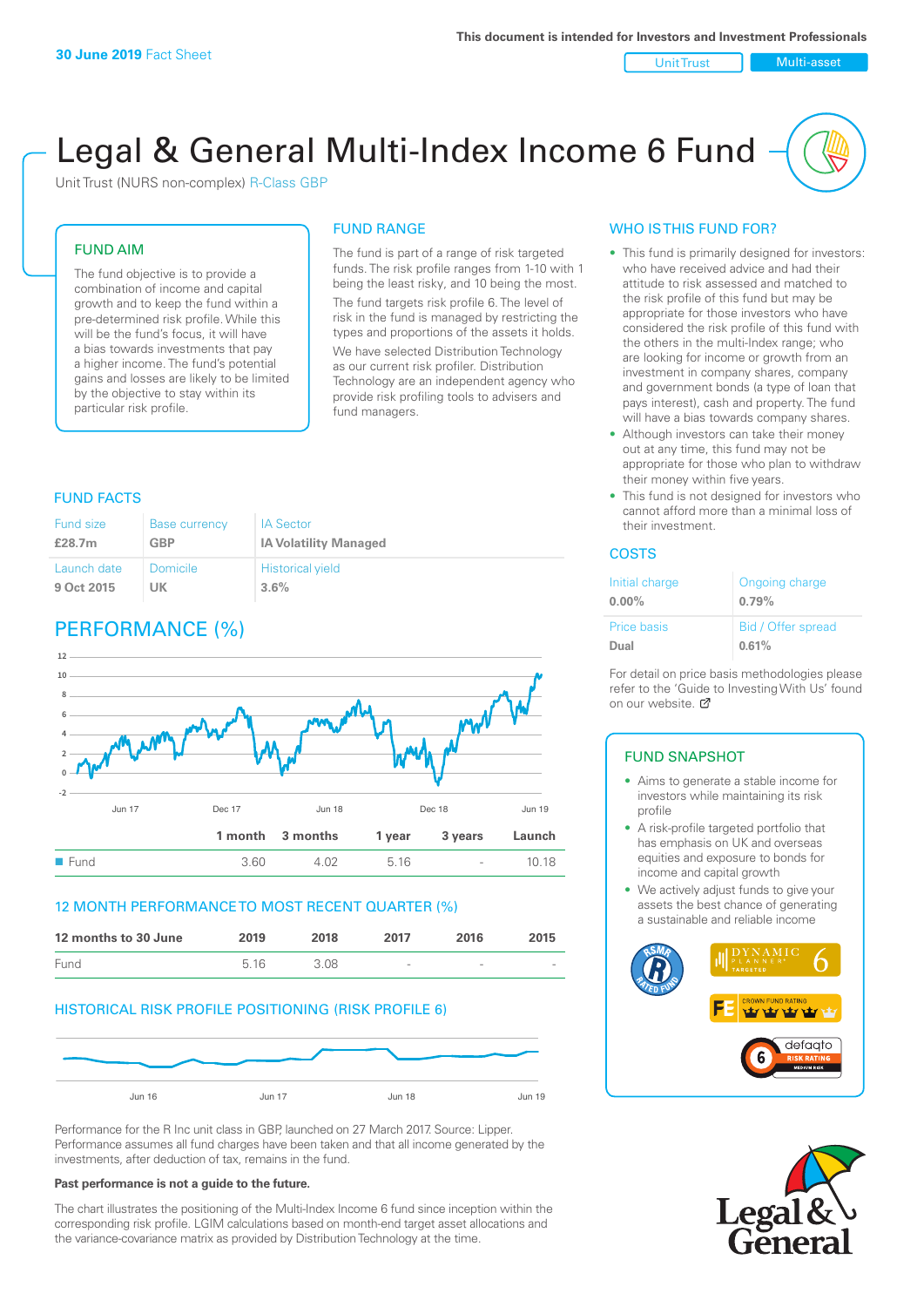### Legal & General Multi-Index Income 6 Fund

Unit Trust (NURS non-complex) R-Class GBP

### PORTFOLIO BREAKDOWN

All data source LGIM unless otherwise stated. Totals may not sum due to rounding.





### FUND MANAGERS

The fund managers have responsibility for managing the multi-index fund range. They are part of the Multi-Asset Funds (MAF) team in LGIM. This team focuses on designing and managing multi-asset funds that are tailored to match the specific objectives of various client types. The team sits within a wider Asset Allocation team which combines both depth of experience with a broad range of expertise from different fields, including fund management, investment consulting and risk management roles.

## TOP 10 HOLDINGS (%)

| <b>L&amp;G UK Index Trust</b>                                    | 10.9 |
|------------------------------------------------------------------|------|
| iShares UK Dividend UCITS ETF                                    | 10.5 |
| L&G Emerging Markets Government Bond (Local Currency) Index Fund | 8.0  |
| L&G Emerging Markets Government Bond (US\$) Index Fund           | 7.6  |
| L&G US Index Trust                                               | 6.9  |
| L&G High Income Trust                                            | 5.6  |
| L&G European Index Trust                                         | 5.0  |
| L&G Global Emerging Markets Index Fund                           | 4.9  |
| <b>L&amp;G Pacific Index Trust</b>                               | 4.8  |
| iShares Euro Dividend UCITS ETF                                  | 4.0  |